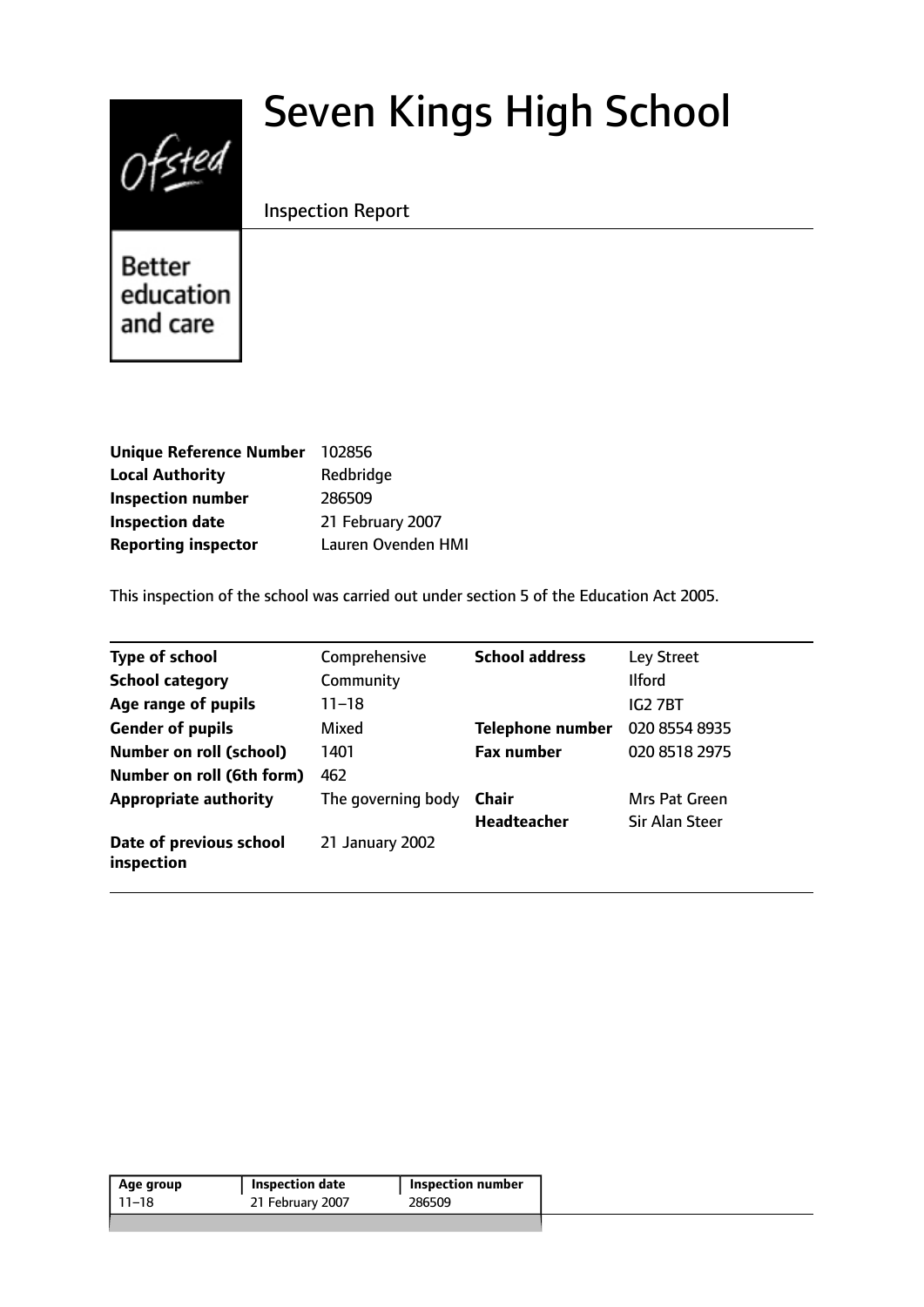© Crown copyright 2007

Website: www.ofsted.gov.uk

This document may be reproduced in whole or in part for non-commercial educational purposes, provided that the information quoted is reproduced without adaptation and the source and date of publication are stated.

Further copies of this report are obtainable from the school. Under the Education Act 2005, the school must provide a copy of this report free of charge to certain categories of people. A charge not exceeding the full cost of reproduction may be made for any other copies supplied.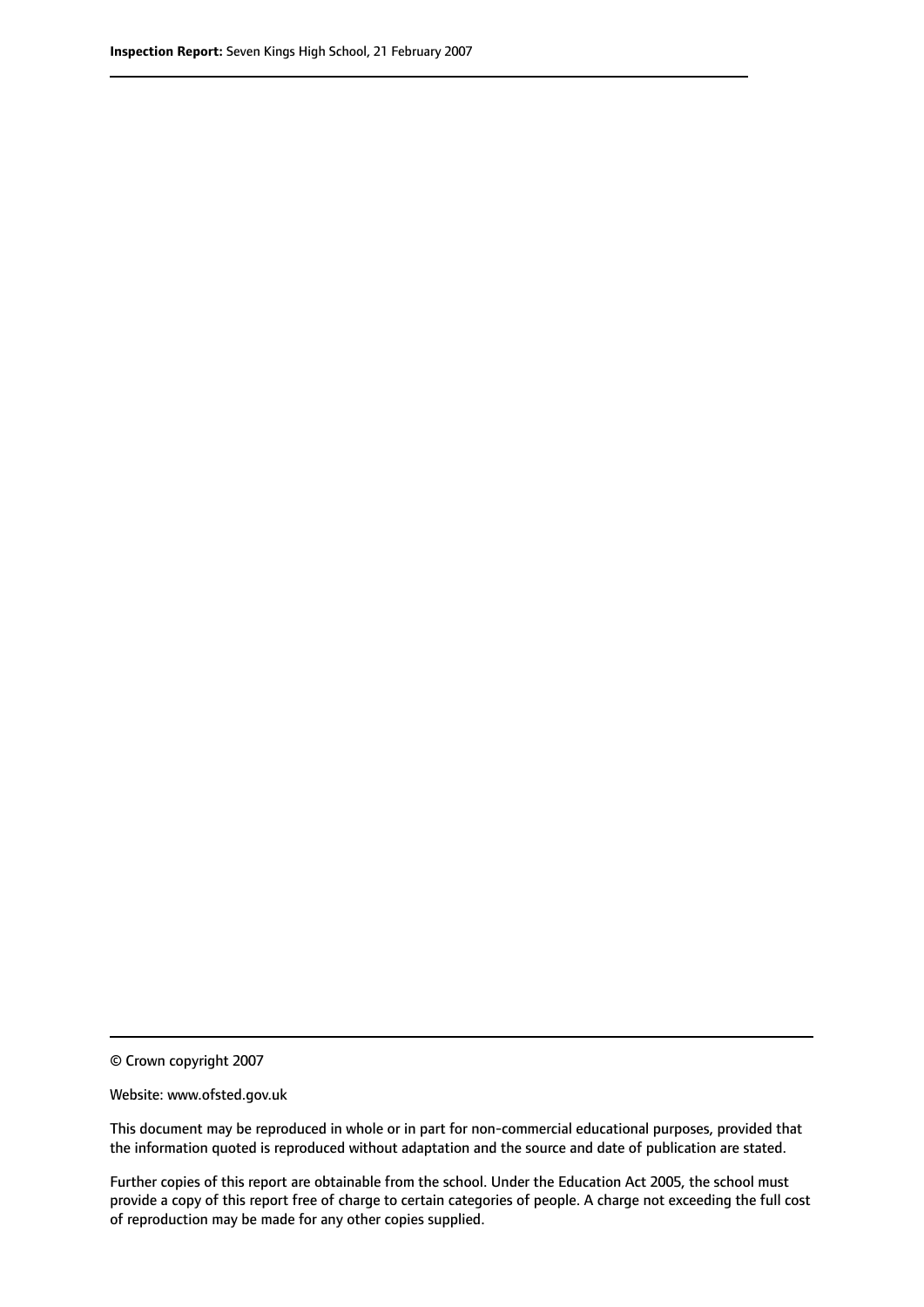# **Introduction**

The inspection was carried out by one Additional Inspector and one of Her Majesty's Inspectors of Schools.

# **Description of the school**

Seven Kings High School is a large school and has a large sixth form. It serves a diverse community with many students of minority ethnic heritage. Approximately three quarters of the school population speak English as an additional language, although the proportion of students who are at the early stages of learning English is very small. The amount of students who have learning difficulties and/or disabilities is average and the school has a specialist centre for children with physical disabilities. The school has specialist science and technology status and since 2006, has specialist status for languages. It is a training school.

# **Key for inspection grades**

| Grade 1 | Outstanding  |
|---------|--------------|
| Grade 2 | Good         |
| Grade 3 | Satisfactory |
| Grade 4 | Inadequate   |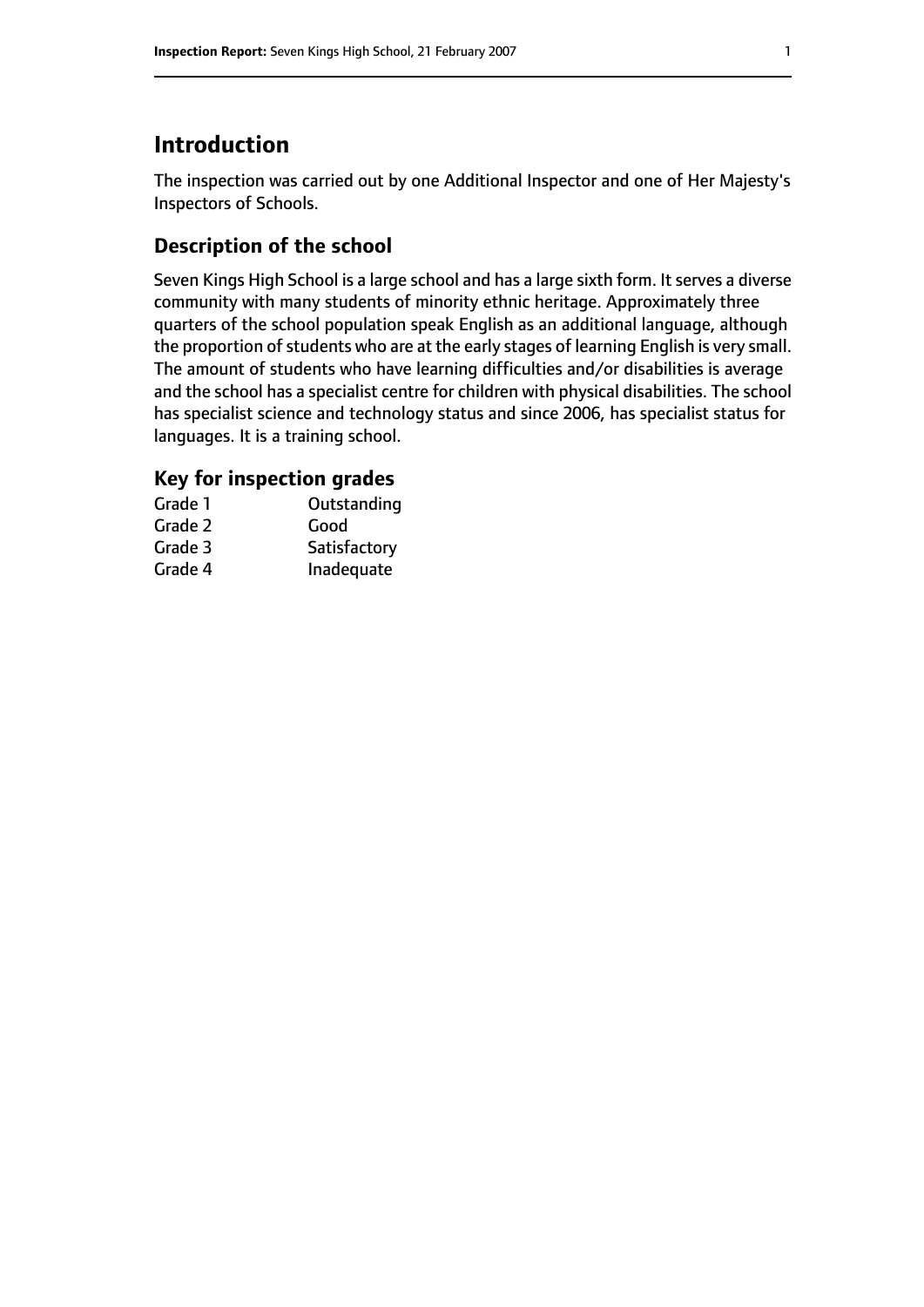# **Overall effectiveness of the school**

#### **Grade: 1**

This is an outstanding school. Students' prior attainment on entry to the school is average and they make outstanding progress to achieve substantially higher than average results in national examinations in Year 9 and in their GCSEs. It is a striving school, where there is a shared sense of ambition for all students. All students achieve so well because teaching and learning is of a consistently high standard and the curriculum offered is outstanding. Teaching is characterised by the very effective learning relationships established in the classroom. Teaching provides a strong structure for learning, with careful questioning and varied teaching strategies promoting the fast acquisition of knowledge and skills. Assessment practices and the monitoring of students' progress are robust, enabling the school to support all students to achieve well. Teachers' marking provides excellent guidance about the next steps in learning. Through the courses available, students have many opportunities to develop a range of skills that prepare them for their future economic well-being. Extra-curricular activities are varied and a wide range of trips enrich the learning experience. The curriculum is adapted to the meet the varying needs of individuals, for example, through the improving offer for the most able, and access to some vocational courses at GCSE and in the sixth form. The school's two specialisms have led to a significantly broader curriculum offer. The school is involved in developing language skills with local primary schools and now offers Mandarin as an additional language. There has been an expansion of the information and communication technology courses and technology courses offered, including some vocational programmes at Key Stage 4.

Underpinning the success of the school is the all-pervading atmosphere of respect between students and between them and all adults. This permeates lessons and all school life. Students feel safe at school and observe that the very rare instances of bullying are sorted discreetly and quickly. One parent commented that the school has 'an impressive response to bullying'. Students' enjoyment of all the school offers is clear; attendance is well above average, they study hard and achieve very well and behave thoughtfully at all times with consideration for others. Students' personal development is outstanding, in part because of the high levels of care, guidance and support provided by the school, but also because of the students themselves, who are motivated to engage fully in the life of the school.

The school is exceptionally well led and managed by an outstanding headteacher and a particularly strong senior team. Within the school, there is a shared sense of purpose that focuses on learning and learners. School self-evaluation is inclusive and rigorous, resulting in ambitious improvement planning. As a consequence, standards have continued to rise over the past three years, and in some aspects, this pace of improvement has been particularly rapid. For example, between 2002 and 2005, the proportion of pupils who achieved 5 A-C passes at GCSE rose 15%. Professional development opportunities, and the school's excellent capacity to improve have been recently enhanced by the acquisition of training school status. This has resulted in more opportunities for the dissemination of best practice, raising the quality of teaching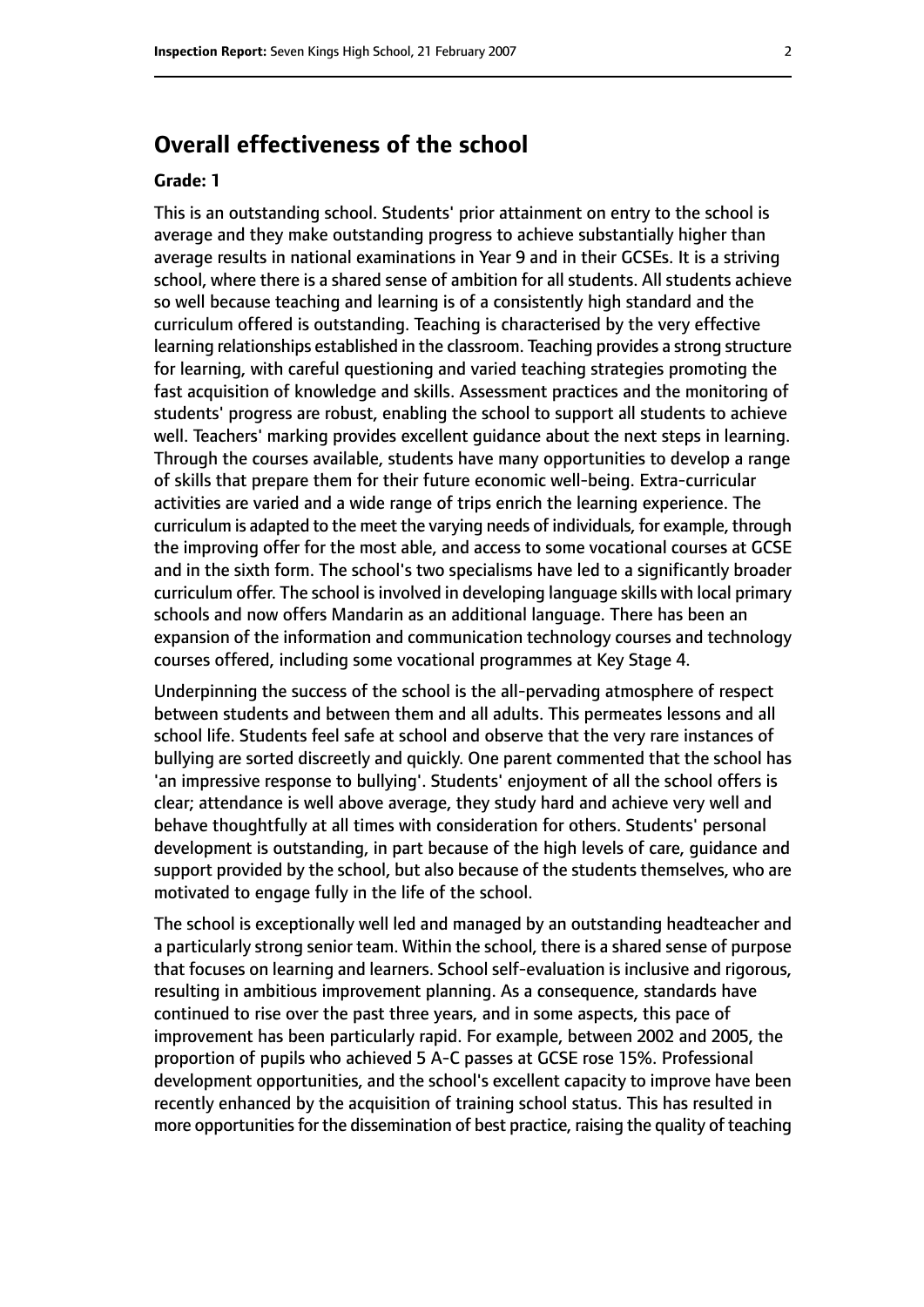and learning. The school works very effectively with a range of partners to support the achievement and well-being of its learners and learners in other schools.

#### **Effectiveness and efficiency of the sixth form**

#### **Grade: 1**

The sixth form is outstanding in all respects. It provides students with two years of excellent teaching combined with superb academic and personal care, guidance and support. Standards are very high in the sixth form and students' achievement is outstanding. The school's specialism is reflected in the very large numbers of students who study science subjects and attain high grades. In 2006, for example, over 70 students took chemistry A level of whom almost 75% gained A or B grades. Over 80% of students who took mathematics attained these high grades, as did those taking other subjects such as sociology and art. Students achieve extremely well and develop into thoughtful and mature young adults. They relish the numerous opportunities, especially in the sixth form, in which they can take responsibility, and help people in the community. Sixth formers, trained as buddies, provide valuable kindness and guidance to younger students and those new to the sixth form. Developing independent learning, sixth form students prepare lessons for themselves and younger students. Leadership and management of the sixth form are as effective as in the main school. The courses offered are predominantly A levels, reflecting students' aspirations and interests. Over 90% of them continue into higher education, especially in medicine and the sciences.

#### **What the school should do to improve further**

• The school provides outstanding value for money and there are no significant areas for improvement.

# **Achievement and standards**

#### **Grade: 1**

#### **Grade for sixth form: 1**

Students make exceptionally good progress at the school and standards have been consistently high for a number of years. In Key Stage 3 students make strong progress and a high proportion of students achieve the highest levels in maths, science and English in national examinations. Achievement is also high in information and communication technology by the end of Year 9.

In 2006, every student in Year 11 achieved at least one pass at GCSE and 92% achieved 5 or more A-C grade passes, which is significantly higher than average. Students with learning difficulties and/or disabilities and those who speak English as an additional language make similarly exceptional progress. As one parent commented, 'I am very happy with my child's progress'.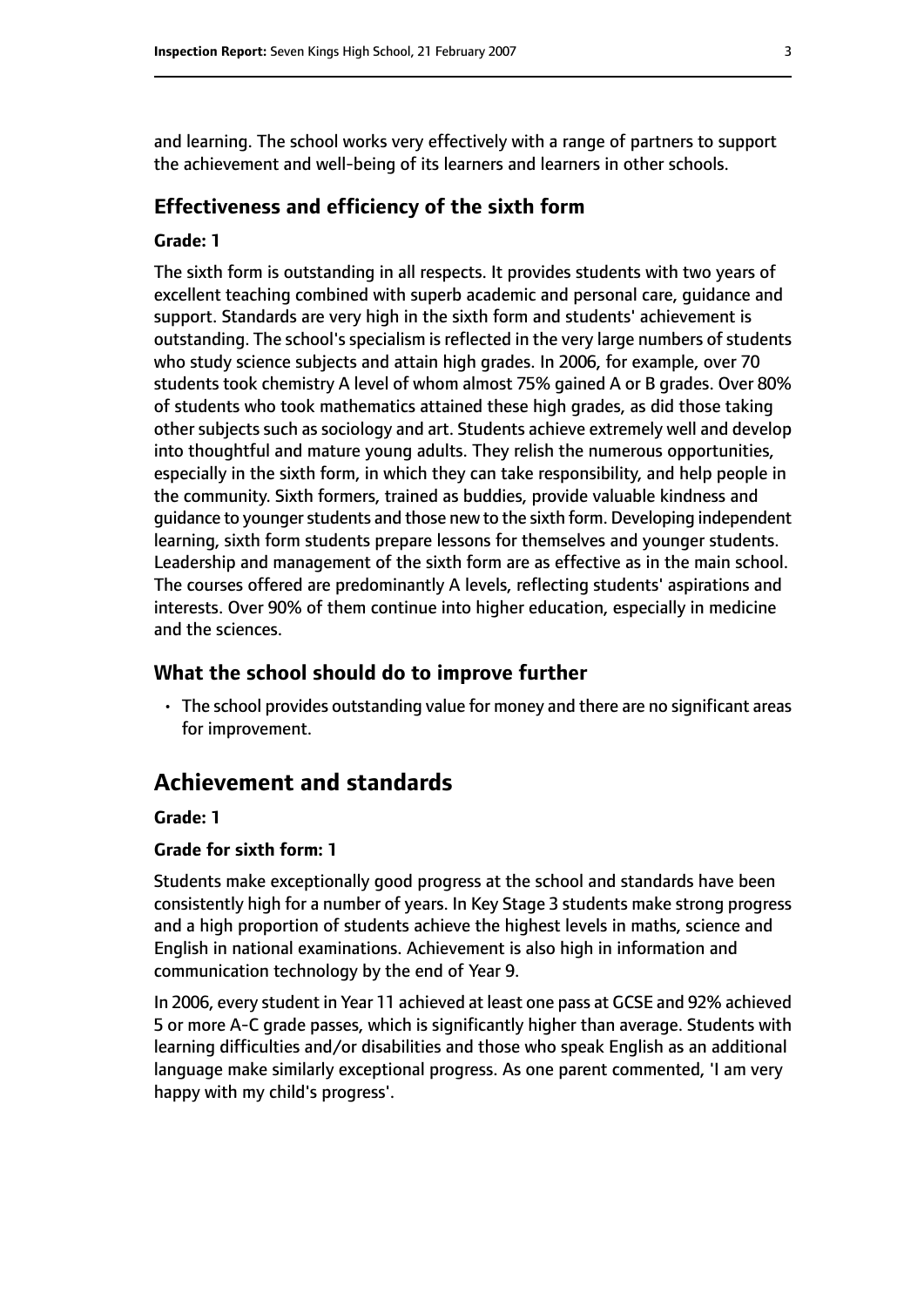# **Personal development and well-being**

#### **Grade: 1**

#### **Grade for sixth form: 1**

The headteacher's respect for students and enjoyment of their company is mirrored by all staff. As a technician observed 'You just walk through the door and feel it'. Students' understanding of other faiths and cultures, as well as moral and social education, is developed very well through the citizenship, personal, social and health education programme and through the school's celebration of its multi-ethnic mix. As one student observed, 'We have cultural education without even knowing it'.

Students are exceptionally well aware of the importance of taking exercise and eating healthily and often make constructive comments about the canteen; they feel their views are respected although the school is keen to strengthen how it hears their views. As they progress through the school they are given increasing opportunities to contribute to the school community, for example, Year 10 students help younger students in mathematics, students participate in focus group discussions about learning and act as school council representatives.

# **Quality of provision**

#### **Teaching and learning**

**Grade: 1**

#### **Grade for sixth form: 1**

Teaching and learning is outstanding because it is of a consistently high standard and this enables students to make excellent progress over time. As one parent remarked, 'quality teaching challenges all students.' Teachers are knowledgeable and enthusiastic. However, additional adults in the classroom are not always utilised fully to support learning. Teaching is fast-paced and effective questioning is used to check on learning. Marking is regular and gives very good guidance about how to improve. This is supported by student assessment of their own learning and that of their peers, helping them discuss what the next steps to learning are.

# **Curriculum and other activities**

#### **Grade: 1**

#### **Grade for sixth form: 1**

Students discuss many citizenship, social and moral issues in their drama lessons, which they have twice a week. These lessons add to the enjoyment of Year 7 and support student creativity, contributing to their respect for others and considerate behaviour. The sixth form general education programme is developing into a well-crafted course covering many of life's big questions. In Years 10 and 11, students choose from subjects beyond the National Curriculum such as sociology and business studies.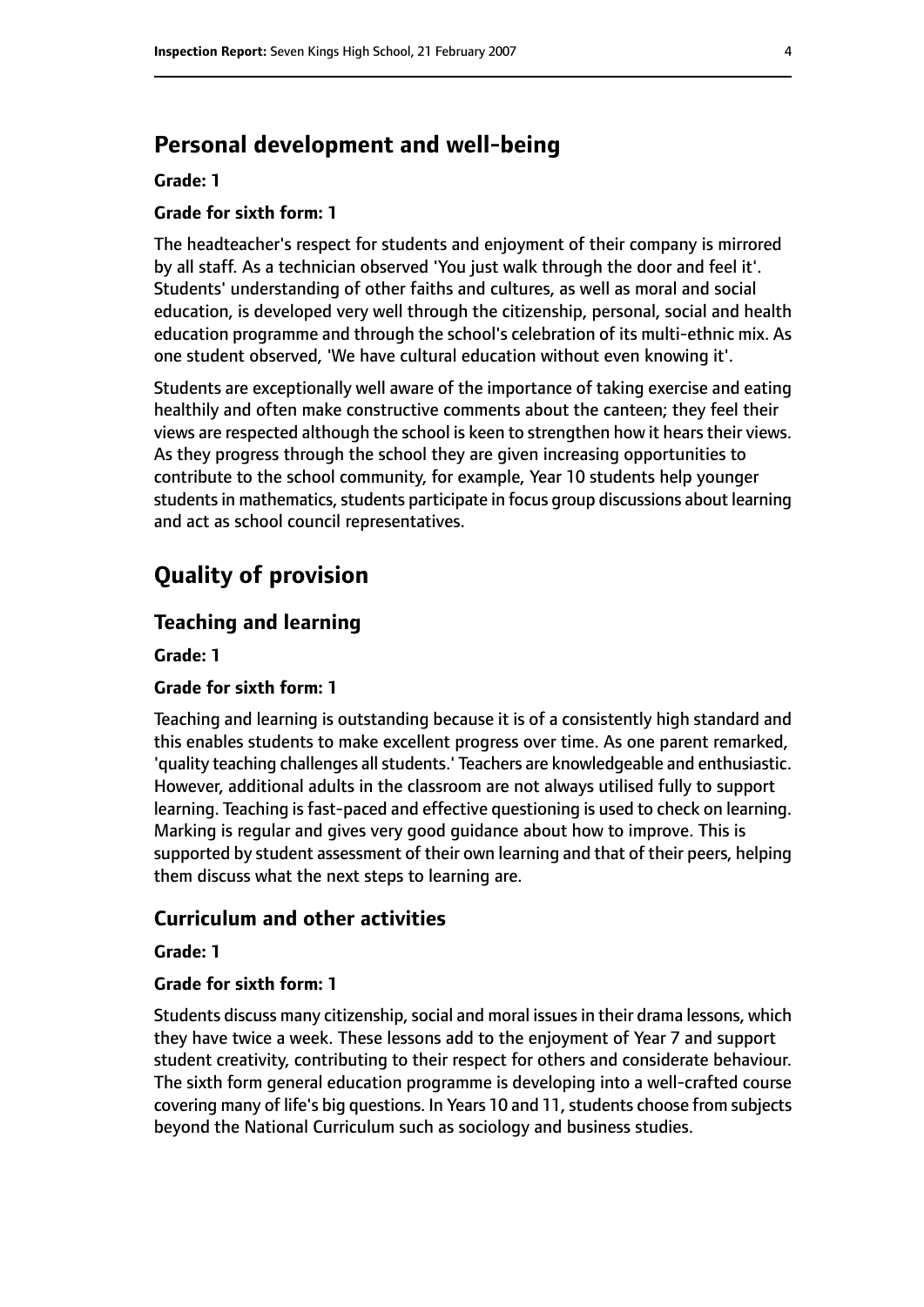In response to students' comments, a vocational construction course and GCSE textiles have been added recently. The sixth form curriculum has also been adapted to students' interests and aptitudes by the inclusion of Open University units for the most able and BTec science and business studies for those who wish to stay on for one year.

Students appreciate the rich offer of extra-curricular activities ranging from sport, drama and music to debating in the sixth form. A few students would appreciate more lunch time activities. There are numerous, interesting and enjoyable trips and visits for all years.

#### **Care, guidance and support**

**Grade: 1**

#### **Grade for sixth form: 1**

All child protection procedures are fully in place and observed meticulously. A significant feature of the high quality care students receive is that year heads and tutors know them very well so they detect, early on, when particular help is needed. Parents are very supportive and the school is working to develop closer communication, for example, through the school intranet and additional staff. The quality of care for students with learning difficulties and disabilities is exceptionally effective, as acknowledged nationally. These students are as fully integrated into all lessons and activities as possible.

The school has carefully refined the amount of data it collects about students' performance, interpreting statistics with the specific aim of monitoring progress and evaluating whether it is good enough. When this is not the case, academic and/or pastoral support and encouragement swing into action, keeping students focused and learning. The school is rightly proud of its various 'safety nets' which deal with students' problems quickly and effectively. The development of the school's extended provision is creating further benefits, such as a breakfast club.

Excellent careers advice starts early, both for those wishing to stay into the sixth form or go elsewhere. Students speak very positively about the project they undertake in the summer before joining the school, which helps them to prepare for the new term. Advice about higher education for sixth formers is realistic and well-considered. Provision for work-related learning is good and the school is developing this well.

# **Leadership and management**

**Grade: 1**

#### **Grade for sixth form: 1**

Leadership and management are outstanding. The headteacher provides strong and inspirational leadership. He is very ably supported by an active governing body. The school leadership team are involved in a range of projects and activities in partnership with external groups that support improvements in learning and the professional development of staff. For example, a mathematics project with a university developed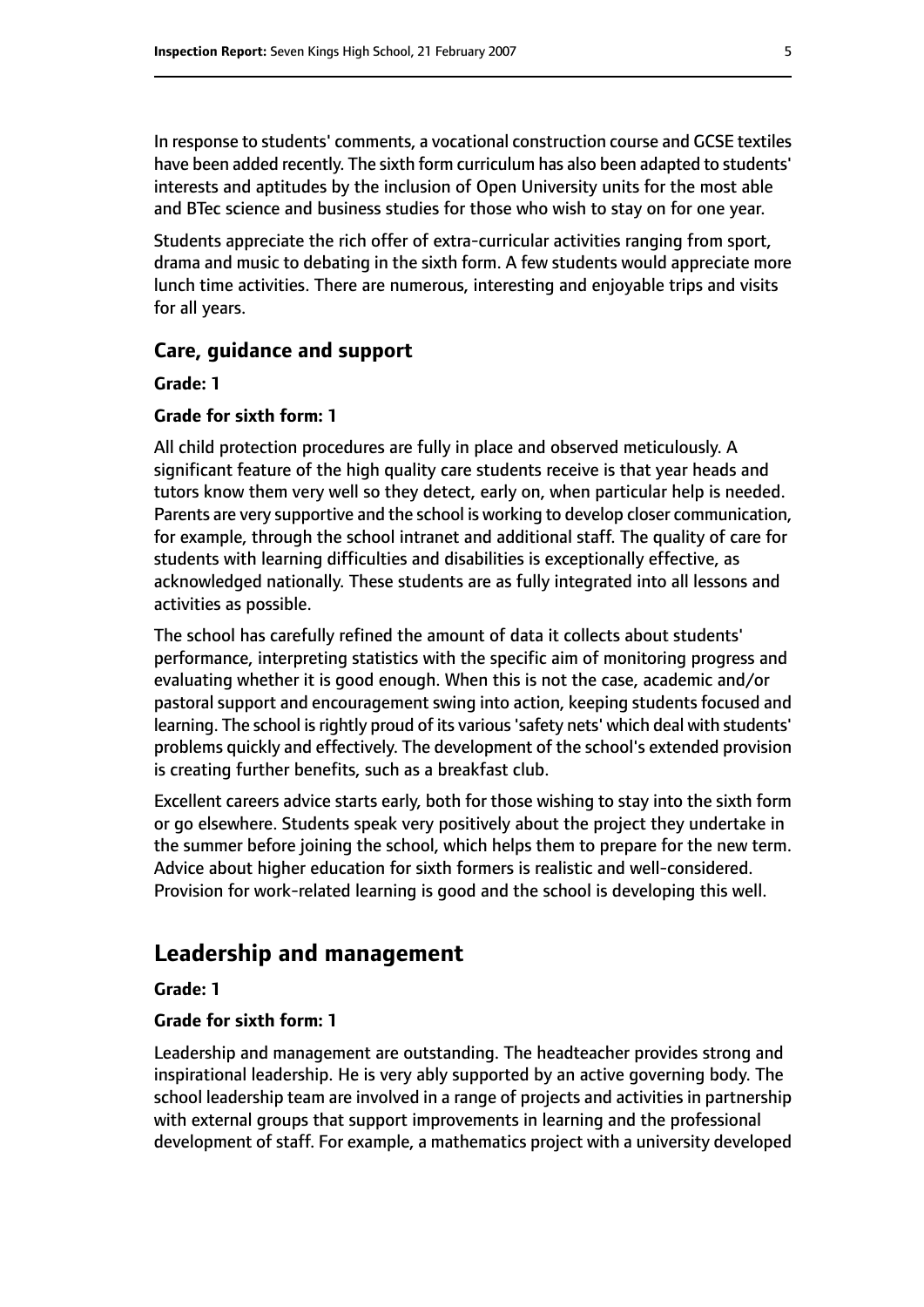new teaching approaches and the school co-chairs the Redbridge Networked Learning Community, which has included a group focusing on developing assessment opportunities that develop students' learning.

The school robustly monitors its own performance, through departmental monitoring and reviews of key stages. It has a good awareness of the quality of teaching and learning through regular lesson observations. Roles and responsibilities are well-defined and professional development opportunities have further enhanced the effectiveness of managers at all levels.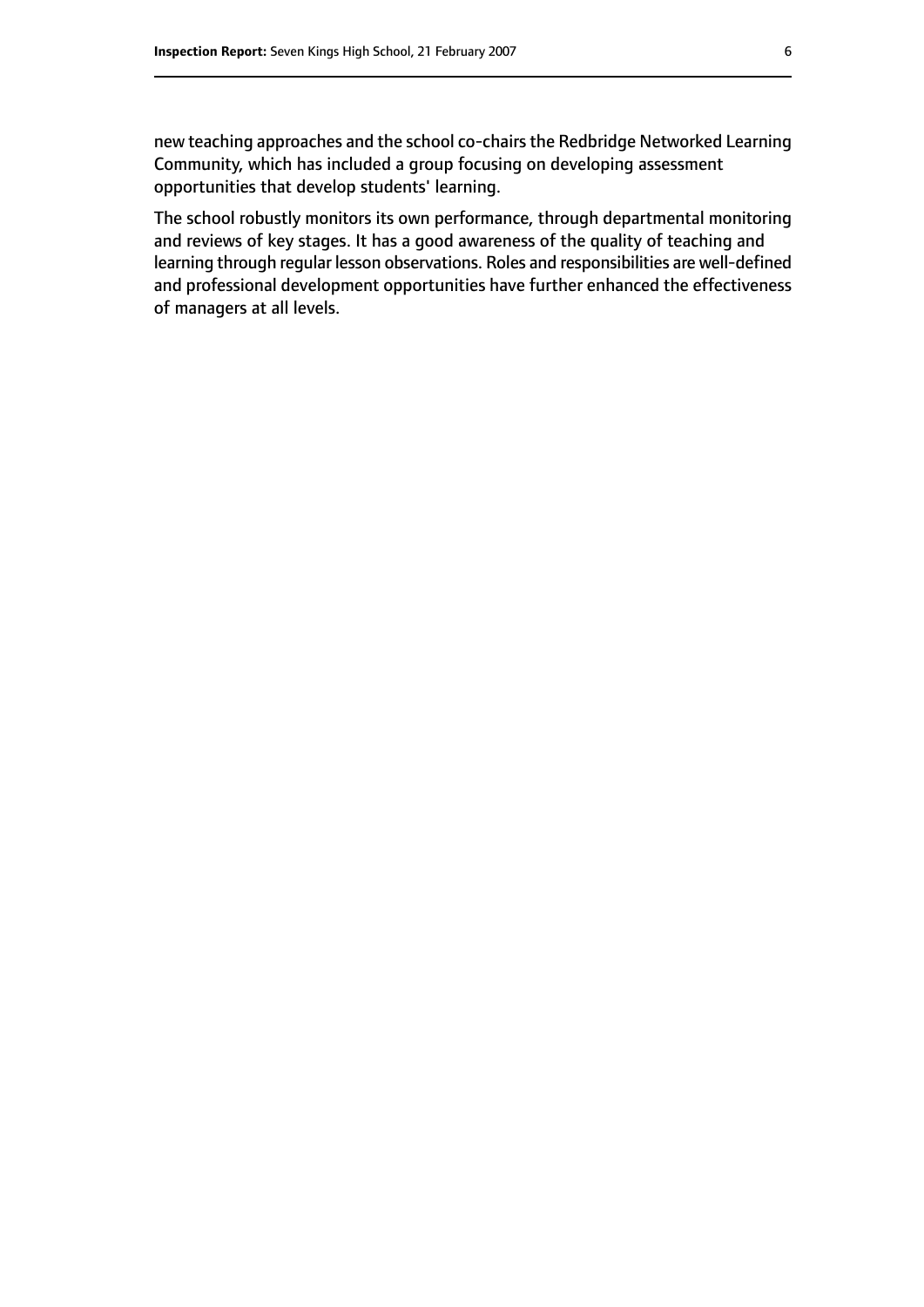**Any complaints about the inspection or the report should be made following the procedures set out inthe guidance 'Complaints about school inspection', whichis available from Ofsted's website: www.ofsted.gov.uk.**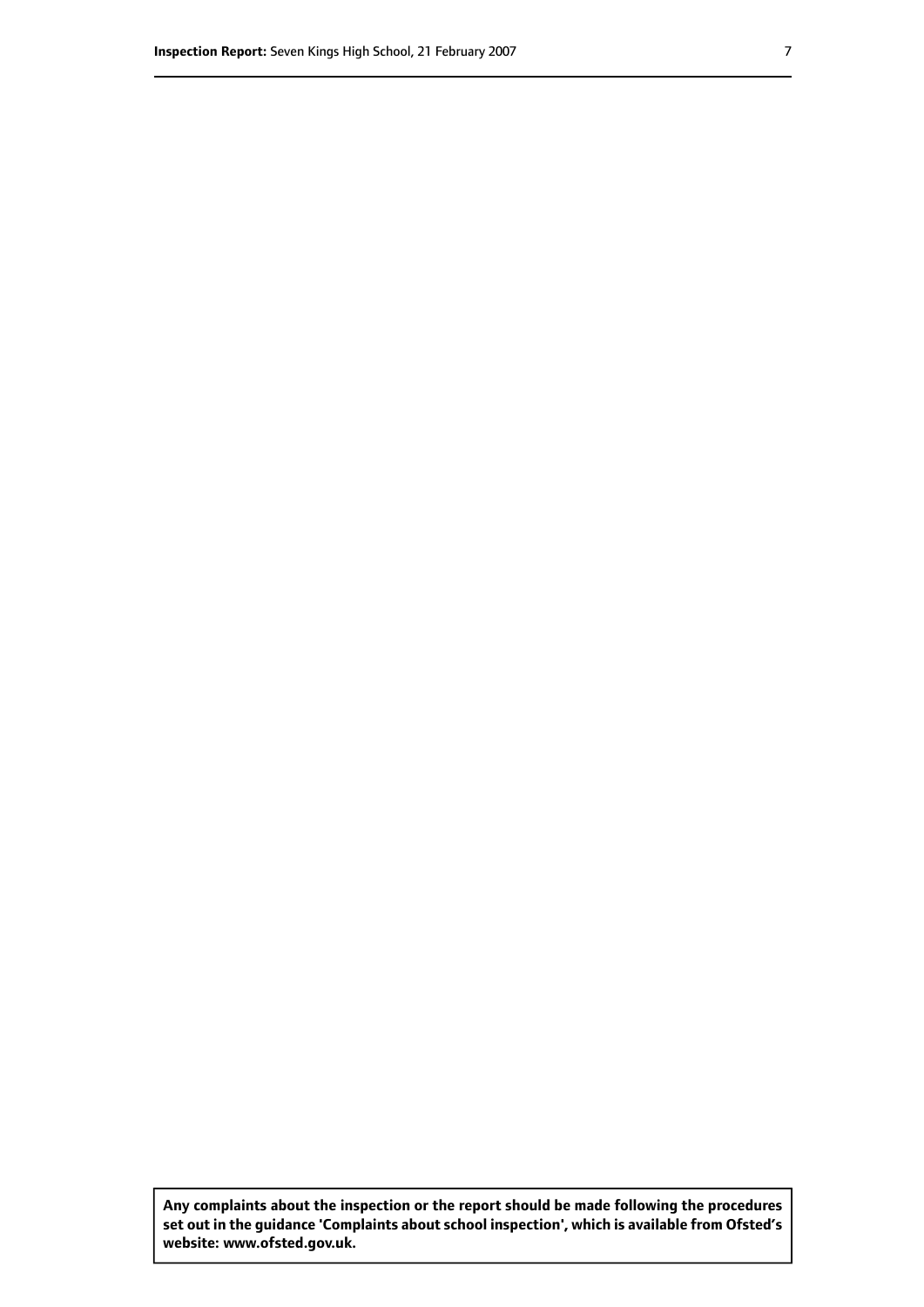# **Inspection judgements**

| Key to judgements: grade 1 is outstanding, grade 2 good, grade 3 satisfactory, $\parallel$ | School         | $16-19$ |
|--------------------------------------------------------------------------------------------|----------------|---------|
| and grade 4 inadequate                                                                     | <b>Overall</b> |         |

# **Overall effectiveness**

| How effective, efficient and inclusive is the provision of<br>education, integrated care and any extended services in meeting<br>the needs of learners? |     |     |
|---------------------------------------------------------------------------------------------------------------------------------------------------------|-----|-----|
| How well does the school work in partnership with others to<br>promote learners' well-being?                                                            |     |     |
| The effectiveness of the school's self-evaluation                                                                                                       |     |     |
| The capacity to make any necessary improvements                                                                                                         |     |     |
| Effective steps have been taken to promote improvement since<br>the last inspection                                                                     | Yes | Yes |

# **Achievement and standards**

| How well do learners achieve?                                                                               |  |
|-------------------------------------------------------------------------------------------------------------|--|
| The standards <sup>1</sup> reached by learners                                                              |  |
| How well learners make progress, taking account of any significant<br>variations between groups of learners |  |
| How well learners with learning difficulties and disabilities make<br>progress                              |  |

# **Personal development and well-being**

| How good is the overall personal development and<br>well-being of the learners?                                  |  |
|------------------------------------------------------------------------------------------------------------------|--|
| The extent of learners' spiritual, moral, social and cultural<br>development                                     |  |
| The behaviour of learners                                                                                        |  |
| The attendance of learners                                                                                       |  |
| How well learners enjoy their education                                                                          |  |
| The extent to which learners adopt safe practices                                                                |  |
| The extent to which learners adopt healthy lifestyles                                                            |  |
| The extent to which learners make a positive contribution to<br>the community                                    |  |
| How well learners develop workplace and other skills that will<br>contribute to their future economic well-being |  |

# **The quality of provision**

| How effective are teaching and learning in meeting the<br>full range of the learners' needs?          |  |
|-------------------------------------------------------------------------------------------------------|--|
| How well do the curriculum and other activities meet the<br>range of needs and interests of learners? |  |
| How well are learners cared for, guided and supported?                                                |  |

 $^1$  Grade 1 - Exceptionally and consistently high; Grade 2 - Generally above average with none significantly below average; Grade 3 - Broadly average to below average; Grade 4 - Exceptionally low.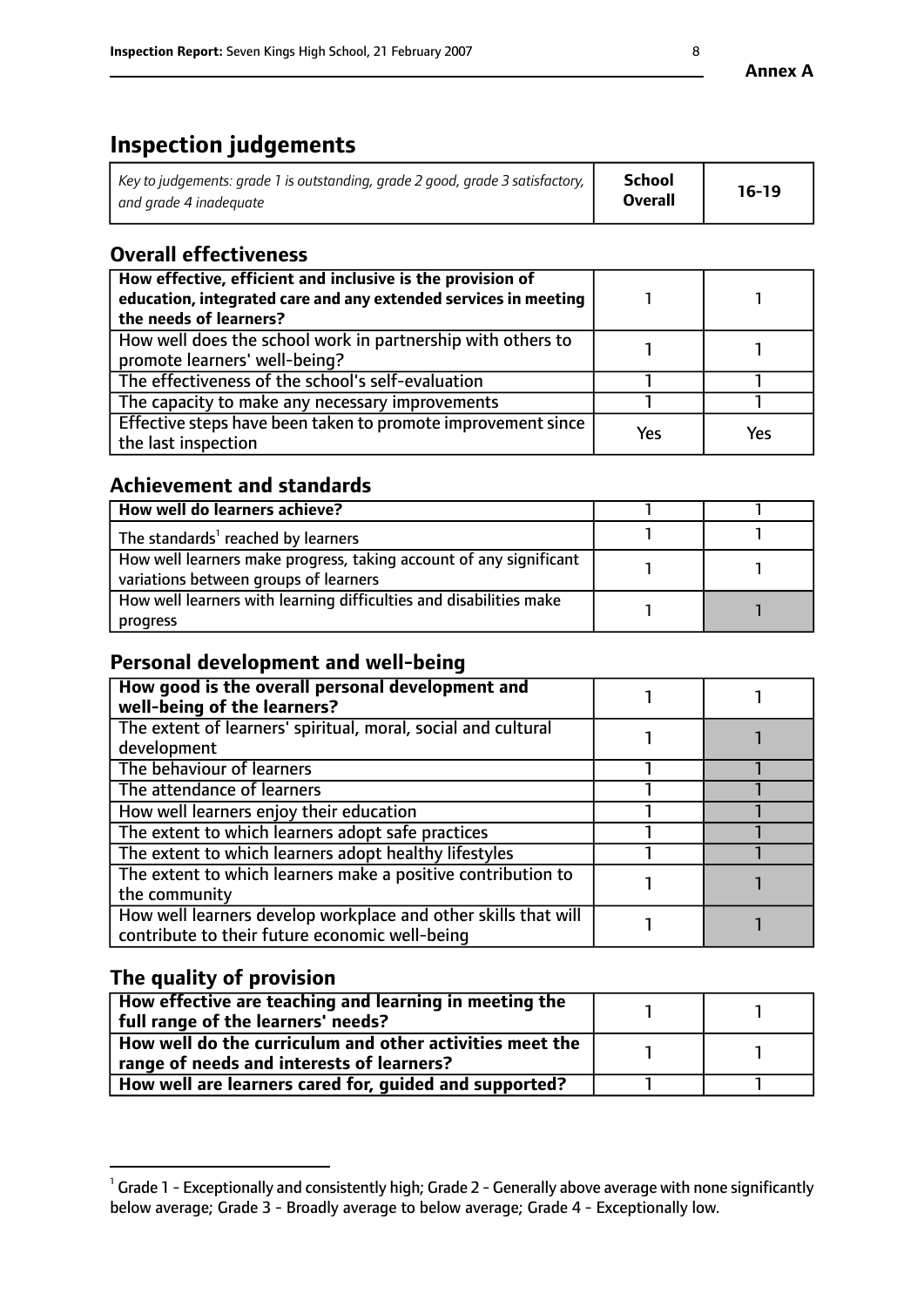# **Leadership and management**

| How effective are leadership and management in raising<br>achievement and supporting all learners?                                                 |     |     |
|----------------------------------------------------------------------------------------------------------------------------------------------------|-----|-----|
| How effectively leaders and managers at all levels set clear<br>direction leading to improvement and promote high quality of<br>care and education |     |     |
| How effectively performance is monitored, evaluated and<br>improved to meet challenging targets                                                    |     |     |
| How well equality of opportunity is promoted and discrimination<br>tackled so that all learners achieve as well as they can                        |     |     |
| How effectively and efficiently resources, including staff, are<br>deployed to achieve value for money                                             |     |     |
| The extent to which governors and other supervisory boards<br>discharge their responsibilities                                                     |     |     |
| Do procedures for safeguarding learners meet current<br>qovernment requirements?                                                                   | Yes | Yes |
| Does this school require special measures?                                                                                                         | No  |     |
| Does this school require a notice to improve?                                                                                                      | No  |     |